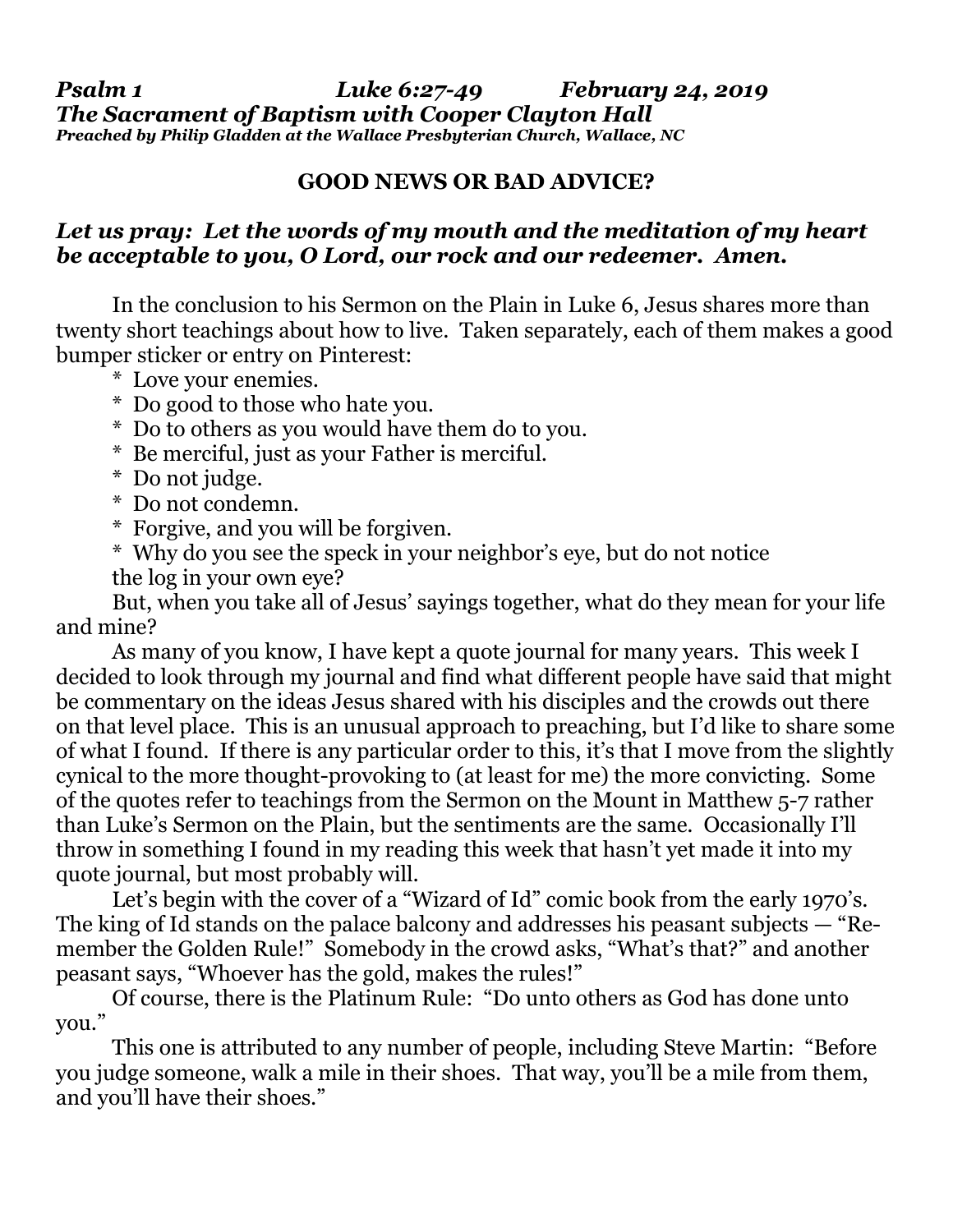A more serious version of that one can be found in *To Kill a Mockingbird* by Harper Lee: "You never really know a man until you understand things from his point of view, until you climb into his skin and walk around in it."

This one used to be posted at the registration desk in Dr. Mott Blair's office when it was located a few blocks down on East Main Street: "There is some bad in the best of us And there is some good in the worst of us. But there is not enough good in any of us To talk about the rest of us."

Our own Earleene Southerland shared this gem with me the other day: "Spite work does not pay."

In one of his sermons, Dr. Martin Luther King, Jr. quoted an unknown preacher: "Lord, we ain't what we want to be; we ain't what we ought to be; we ain't what we gonna be; but thank God, we ain't what we used to be."

Dr. King's reflection on who we are as people redeemed in Jesus Christ offers us hope, and echoes Jesus' teaching about what it means to be "children of the Most High."

Of course, you and I both know how resistant we can be to the kind of change needed to live the kind of life Jesus is talking about in his Sermon on the Plain.

Flannery O'Connor, the 20th century short story writer from Georgia, commented in one of her letters, "All human nature vigorously resists grace because grace changes us and the change is painful."

One hundred years earlier, the great Russian writer Leo Tolstoy said pretty much the same thing, "Everyone thinks of changing the world, but no one thinks of changing himself."

Eleven years ago, in February 2008, the big pink house in Watha, just down the road from us, was the scene for the filming of Sue Monk Kidd's story *The Secret Life of Bees*. In her novel, she writes, "People, in general, would rather die than forgive. It's that hard. If God said in plain language, 'I'm giving you a choice, forgive or die,' a lot of people would go ahead and order their coffin."

This one showed up on my Facebook feed just this week: "Be kind to people, not because of who they are, but because of who YOU are."

It's probably time to move away from the bumper sticker variety quotes, and consider some ideas I've collected that are deeper commentary on what Jesus is getting at in his Sermon on the Plain. An overarching, umbrella idea about what it means to live according to Jesus' teachings can be found in this observation, "We act in the world as it is on behalf of the world as it should be."

As the young priest in the small French village comes to realize in the thoughtprovoking movie *Chocolat*, "We can't go around measuring our goodness by what we **don't** do." He says this in his Easter Sunday sermon, after he throws away his carefully prepared manuscript that had already received the mayor's stamp of approval.

Reverend Jason Davenport, who spent four years here at Wallace Presbyterian when his dad was the minister, posted on Facebook years ago, "We aren't called to be like other Christians. We are called to be like Christ." I remember contacting Jason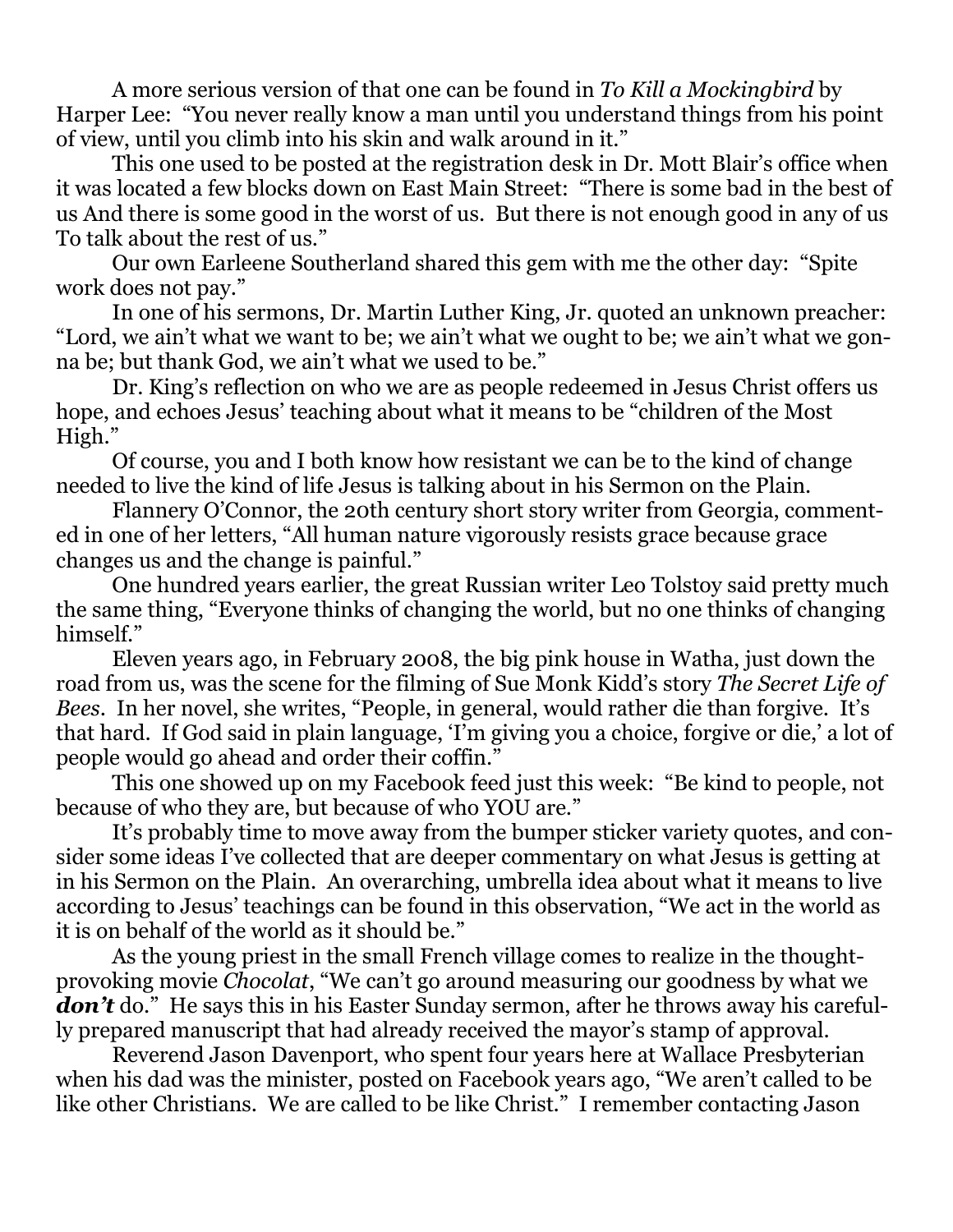and asking him to send me that quote because, as so often happens, when I went looking for it in my Facebook feed, I couldn't find it!

Jason points us in the right direction. Jesus' teachings are about how to live as God's people. Ernest Best puts it this way, "The gospel is not a set of abstract truths to be announced, but a way of life to be lived."

In a similar way, William Placher, writing in his wonderful book called *Struggling with Scripture*, says, "If we study the whole Bible, its central concerns come through clearly enough. We learn that we are all sinners, that God loves us anyway, and that knowing our salvation rests on grace frees us to live in the service of God without worrying about how we will be rewarded."

Dr. Amy-Jill Levine is a Jewish professor of New Testament Studies at Vanderbilt University Divinity School in Nashville. In her book called *The Misunderstood Jew: The Church and the Scandal of the Jewish Jesus*, she says, "The kingdom of heaven is not, for the Jewish Jesus of Nazareth, a piece of real estate for the single saved soul; it is a communal vision of what could be and what should be. It is a vision of a time when all debts are forgiven, when we stop judging others, when we not only wear our traditions on our sleeves, but also hold them in our hearts and minds and enact them with all our strength."

In 1980, Rev. Eugene Peterson, who produced the much used version of the Bible called *The Message*, wrote a book called *A Long Obedience in the Same Direction: Discipleship in an Instant Society.* This is how he described the meaning of the gospel for the people of God — both in Jesus' day and in our day — "The truth of God explained their lives, the grace of God fulfilled their lives, the forgiveness of God renewed their lives, the love of God blessed their lives."

On Wednesday afternoon, my good friend, Bill Goodnight, came through the door of the church office building calling out, "Eggs! The egg man is here! I've got nice, fresh eggs!" Bill is the pastor of the Potts Memorial and Oak Plain Presbyterian Churches. He also raises chickens and brings their eggs for us to give away in our Helping Hands Food Pantry.

Bill and I talked about preaching on Jesus' Sermon on the Plain last Sunday and today. He wanted to know how I understand what it means to say someone is "Blessed . . ." as in the beatitudes from last week's gospel lesson. I told Bill I don't think Jesus was teaching, "Do all of these things…love your enemies, do good to those who hate you, don't judge, don't condemn, etc. so you can go to heaven." I don't think Jesus was saying, "Do these things in order *to be* blessed." I think Jesus was describing what it means to live as God's people in God's kingdom, right here, right now.

Then I shared with Bill my favorite quote in the collection I had put together for today's sermon. It comes from Dallas Willard, who was an American philosopher who wrote much about Christian spiritual formation. About the gospel (and, so I think, about Jesus' teachings in his Sermon on the Plain), Dallas Willard wrote, "The gospel is less about how to get into the kingdom of Heaven after you die, and more about how to live in the kingdom of Heaven before you die."